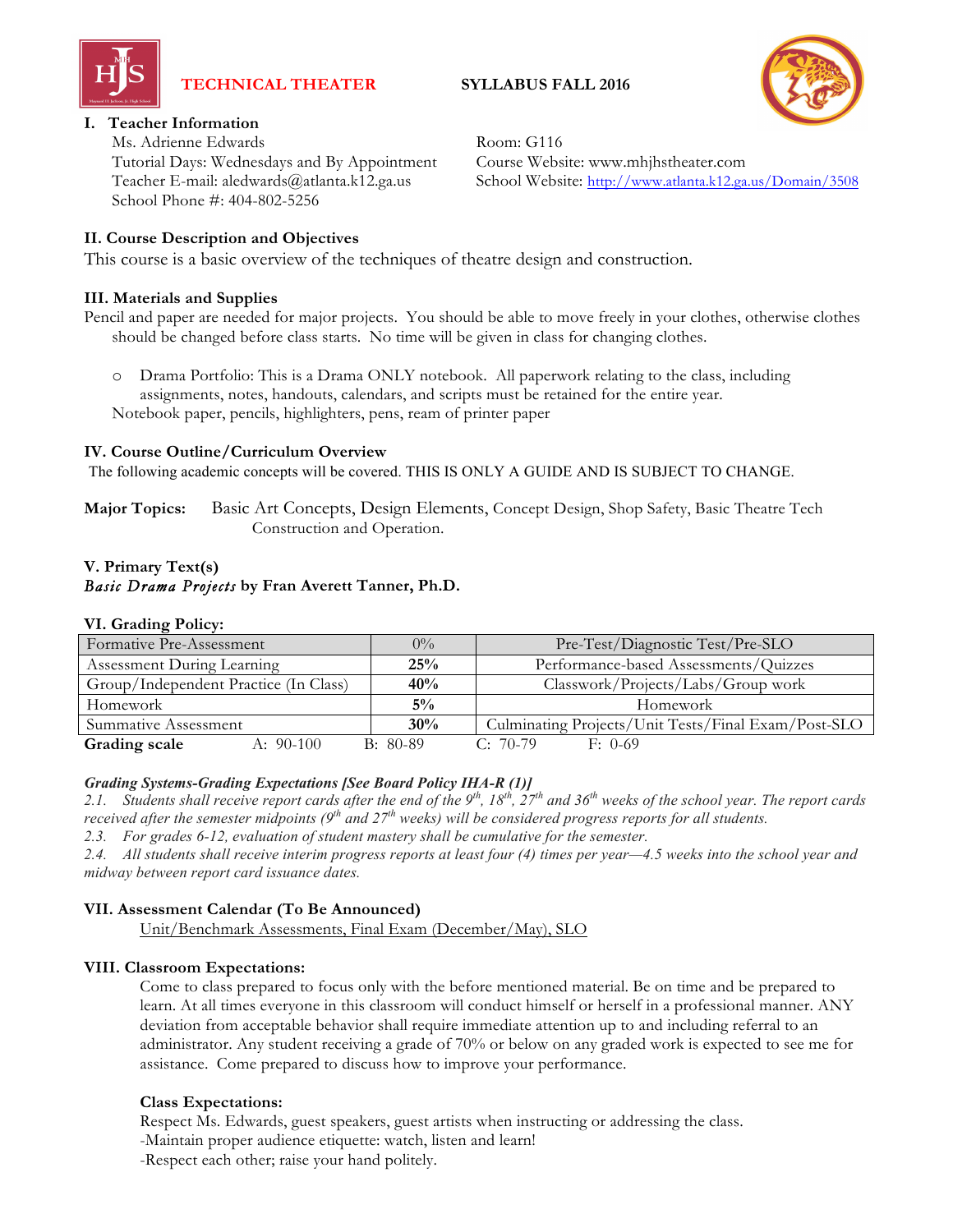-Bring materials to class daily: notebook with paper, scripts, highlights, pen, and pencils.

-Practice your lines and know your assigned duties.

-Always try!

-Maintain concentration.

-Demonstrate control of your body.

-Observe all safety directive and instructions in the classroom and theater.

## **Notebooks/Note-taking:**

Students will be required to maintain a theater notebook and complete journal entries. This notebook should be a three ring binder with pockets and dividers. This notebook will be used to take notes, collect handouts, study guides, hold scripts, and keep homework assignments. Students are required to bring their notebooks to EVERY class. Notebooks and journals will be graded monthly.

### **Make-up Policy**

MAKING UP MISSED ASSIGNMENTS OR TESTS It is the student's and parent's responsibility to make arrangements for make-up work. Students should ask their teacher for any missed assignments on the first day they return to school.

### **Deficiency Notices and Progress Reports**

The student will periodically receive from the teacher GRADE PROGRESS reports and DEFICIENCY NOTICES. You should review with your parent(s) or guardian(s) **AND** they must sign and return both the GRADE PROGRESS REPORT and DEFICIENCY NOTICE on or before the assigned due date.

### **Expectations for Technology:**

There may be times when the teacher will ask you to utilize your own technology during a class. This technology can include a smart phone, laptop, or tablet. When personal technology is not required by the teacher, the electronic device should be OFF and AWAY.

### **Academic Integrity**

The Atlanta Board of Education recognizes that academic integrity is the foundation of academic excellence and student success. It is the responsibility of every student and employee to exhibit honesty, trust, fairness, respect, and responsibility in academic work at all times to support a positive learning environment in the school. Violations of board policy JFA Academic Integrity shall be handled as violations of the student code of conduct and addressed via the progressive discipline guidelines in the Student Handbook.

#### **Parent Expectations**

Parental communication and involvement is essential to the success of all students. We fully welcome your involvement. Parents are encouraged to contact the teacher for updates and concerns. If a parent requests a conference, one will be scheduled as soon as possible..

Daily Design Assignments: Most design assignments are written and/or drawn. These assignments may be daily or take a few block periods to finish. Each daily design or written assignment will be given a grade out of 100. Design assignments should be kept in a notebook dedicated to this class.

Design Project: This project will graded individually but will be worked on as a group over two or more block periods. Points will be given for each day's process work, added to an assessment of the final presentation. 50% or more of the project grade will be based on the process work.

Production Assignments: Production assignments may range from working on current productions In class or producing your own realized assignments. Proper shoes and clothes are required for these projects.

Theatre Maintenance: Each class will be assigned an area to maintain and keep clean throughout the semester. Classes will be divided up into specific tasks for maintenance of these areas. Grades will be given based on the improvement of the areas at the end of class.

*Final Project:* **The final project will be a realization of the design project. Students will perform a short piece incorporating all technical aspects of a short play.**